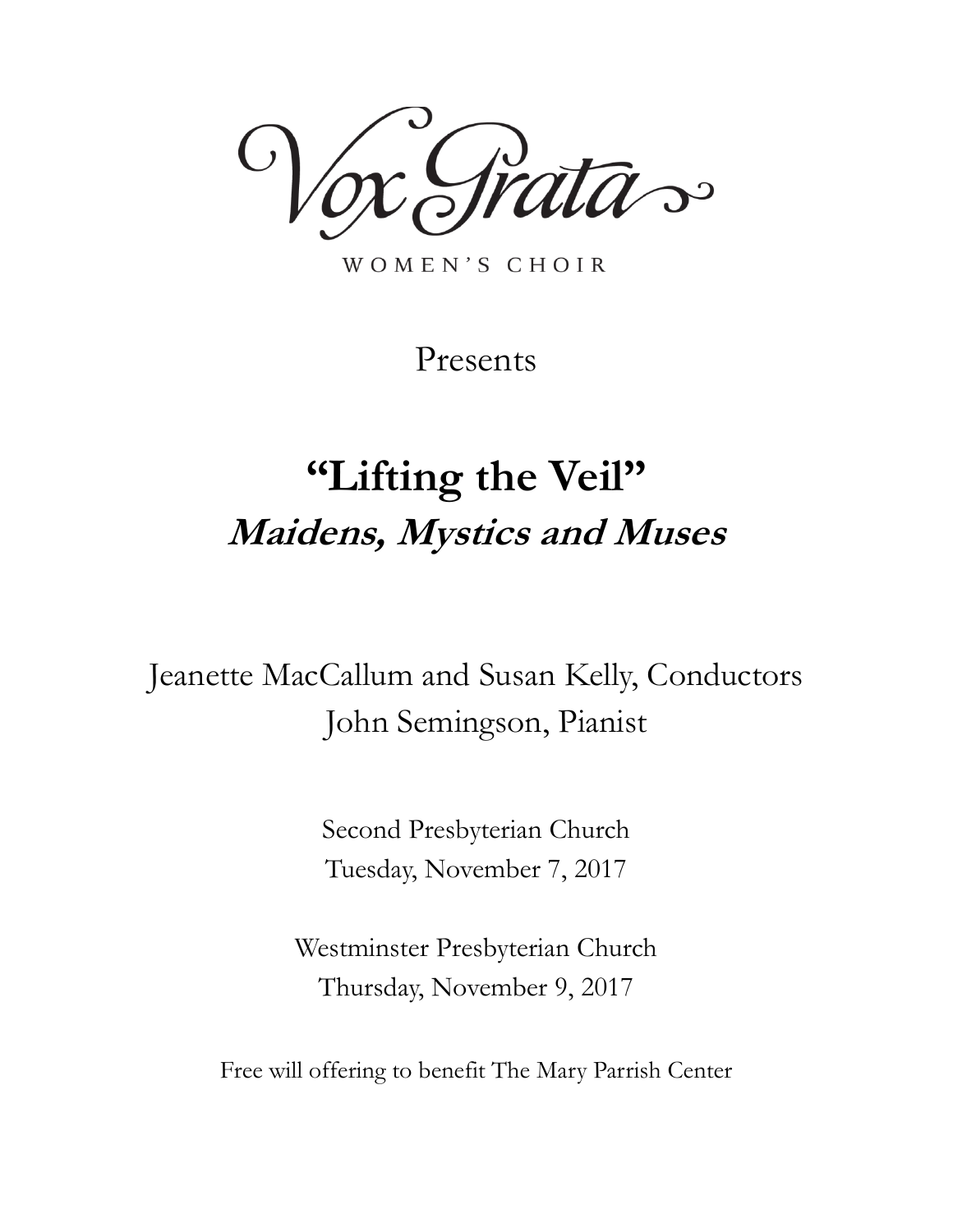# **Lifting the Veil**

Please silence all cell phones and pagers for the duration of the program.

| Moon Goddess (text by Enheduanna, 2300 BC)<br>Alan Fey and Jennifer Barnes, percussion                                                                     |       | Jocelyn Hagen           |
|------------------------------------------------------------------------------------------------------------------------------------------------------------|-------|-------------------------|
| <b>Ave Generosa</b> (text by Hildegard of Bingen, $12^{th}$ century)<br>Anna Horne, soloist                                                                |       | Ola Gjeilo              |
| <b>O Antiqui Sancti</b> (text by Hildegard of Bingen)<br>Elizabeth Stroud, soloist<br>Quentin Flowers, bass; Alan Fey, percussion                          |       | Michael Engelhardt      |
| <b>Sing, Wearing the Sky</b> (text by Lalla Ded, $14$ <sup>th</sup> century)<br>Erica Scaramuzza, soloist<br>Janet Darnall, violin; Alan Fey, percussion   |       | Jake Runestad           |
| <b>Illuminations of Julian of Norwich</b> (text by Julian of Norwich, $14th$ century)<br>Elizabeth Stroud and Susan Kelly, soloists<br>Alan Fey, handbells |       | Daniel J. Hall          |
| <b>Nada te turbe</b> (text by St. Teresa of <i>Avila</i> , 16 <sup>th</sup> century)<br>Emily Nelson, cello                                                |       | Joan Szymko             |
|                                                                                                                                                            | $***$ |                         |
| Remarks by concert beneficiary                                                                                                                             | $***$ | The Mary Parrish Center |
| <b>I Cannot Hold You</b> (text by Juana Inés de la Cruz, $17^{th}$ century)<br>We dedicate this song to the women served by The Mary Parrish Center        |       | Dana Wilson             |
| <b>A Canticle of Blessing</b> (text by St. Thérèse of Lisieux, $19th$ century)<br>Janet Darnall, violin; Alan Fey, handbells                               |       | Linda Tutas Haugen      |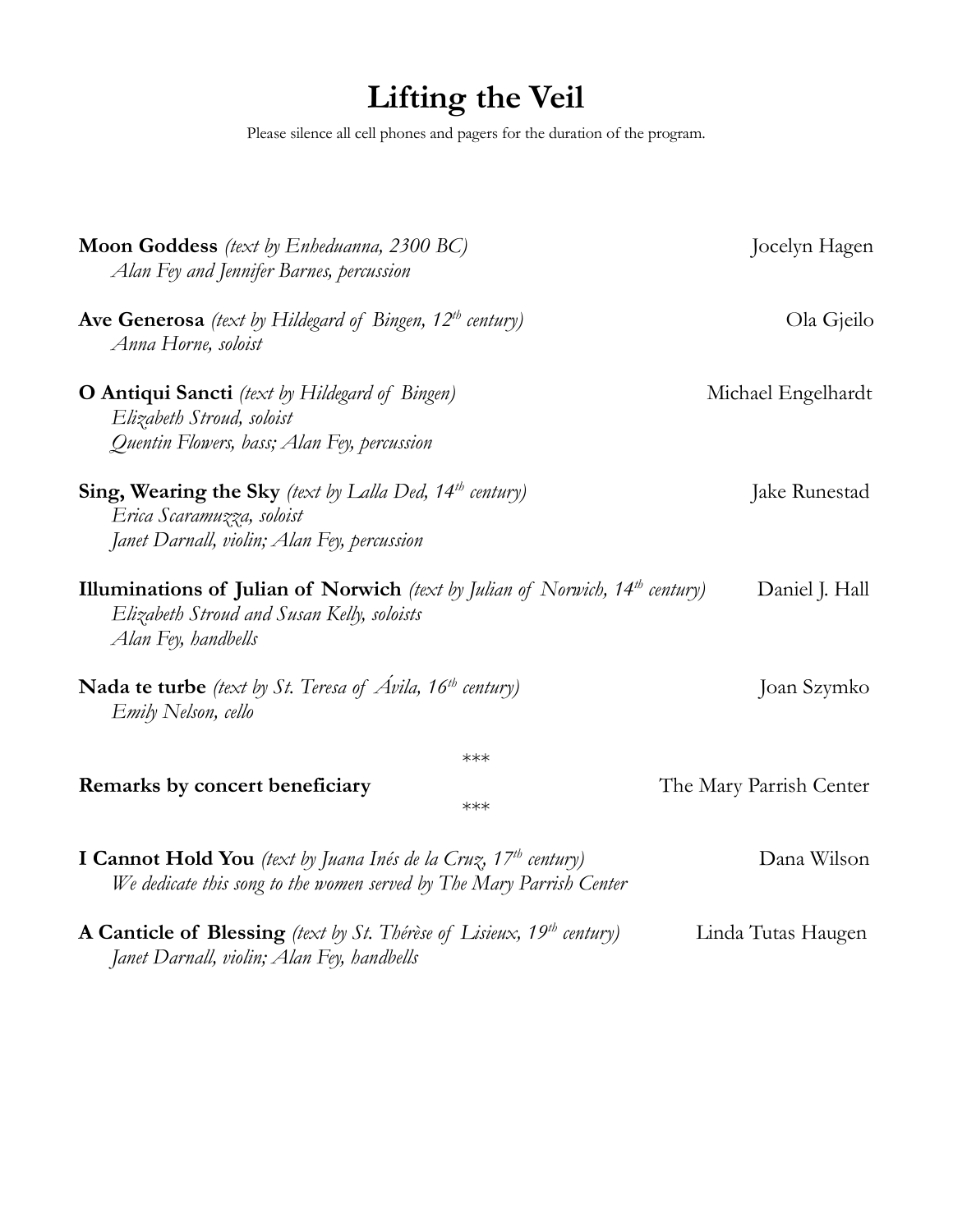## **Vox Grata Women's Choir**

#### **Soprano 1**

\*Hannah Baisley Catherine Birdsong Broyles Brianna Daugherty Anna Horne Anne Louise Jones Aimee Moiso Emily Neely Diana Neely \*Libby Skolnik Leigh Sutherland Sharon Warfield

#### **Soprano 2**

Jan Allison Emily Beavers Amanda Cormier Jj Ebelhar Katy Ferrell Susan Kelly Tracy Monaghan Anne Reever-Osborne Jenna Payne \*Erica Scaramuzza \*Elizabeth Stroud

## **Alto 1**

\*Jennifer Barnes \*Julie Birdsong Devin Bradbury Kelly Christie Colleen Halfmann Jane-Coleman Harbison Amy Kadish Jane Kirchner Suzie Lane Mary Louise McCullough Haley Smith Rosie Smith Krysta Waldrop

## **Alto 2**

Sylvia Leins Denise Linn Caitlyn Lovell Jeanette MacCallum Linda McFadyen-Ketchum \*Mareike Sattler \*Nancy Williams-Nettles

\*Chamber choir in "Ave Generosa"

**Jeanette MacCallum** is the Director of Music Ministries at Second Presbyterian Church in Nashville, TN and founder and Artistic Director of *Vox Grata.* She previously served as an Adjunct Professor in music theory and history at Belmont and Lipscomb Universities. In addition, she served as the Director of Choral Activities at Saint Cecilia Academy in Nashville, TN, from 2002 to 2012, where she conducted various ensembles and taught AP Music Theory. During her tenure at Saint Cecilia, the Advanced Choir received superior ratings at all regional and state adjudication festivals in which it participated. In addition, the St. Cecilia Advanced Choir performed at ACDA and TMEA state conferences. Mrs. MacCallum led the St. Cecilia Choir on performance tours to Carnegie Hall, Canada and Italy. In 2007, the Saint Cecilia Choir performed by invitation at the *Ospedale della Pietà* and the *Ospedale dei Derelitti* in Venice. Her students earned positions in numerous All-State and ACDA Honor Choirs.

Reared in Princeton, New Jersey, Mrs. MacCallum's passion for choral music began as a member of the distinguished Princeton High School Choir. She received her musical education at the Eastman School of Music and Belmont University, and received the Master of Church Music degree from Belmont. A frequent adjudicator and clinician, Mrs. MacCallum has directed choirs at the Blair School of Music at Vanderbilt University, as well as at Westminster Presbyterian Church in Nashville, TN. She is the President of Tennessee ACDA and has served as the Tennessee Chair for Women's Choir Repertoire and Standards. Mrs. MacCallum is the Past President and Treasurer of the Middle Tennessee Vocal Association. She is also the author of *"The Sacred Choral Works of the Venetian Ospedali,"* published by GIA in *"Conducting Women's Choirs: Strategies for Success,"* Debra Spurgeon, Editor and Compiler (2012).

**Dr. Susan Kelly** was recently appointed Assistant Professor of Music/Choral Director at Tennessee State University. She directs the University Choir and Meistersingers, teaches classes in Music Education and Conducting, teaches Applied Voice, and serves as advisor for Club V, the student vegan organization. Aside from her work at TSU, Susan is the Associate Conductor for the Vox Grata Women's Choir, and serves as a soprano section leader at Westminster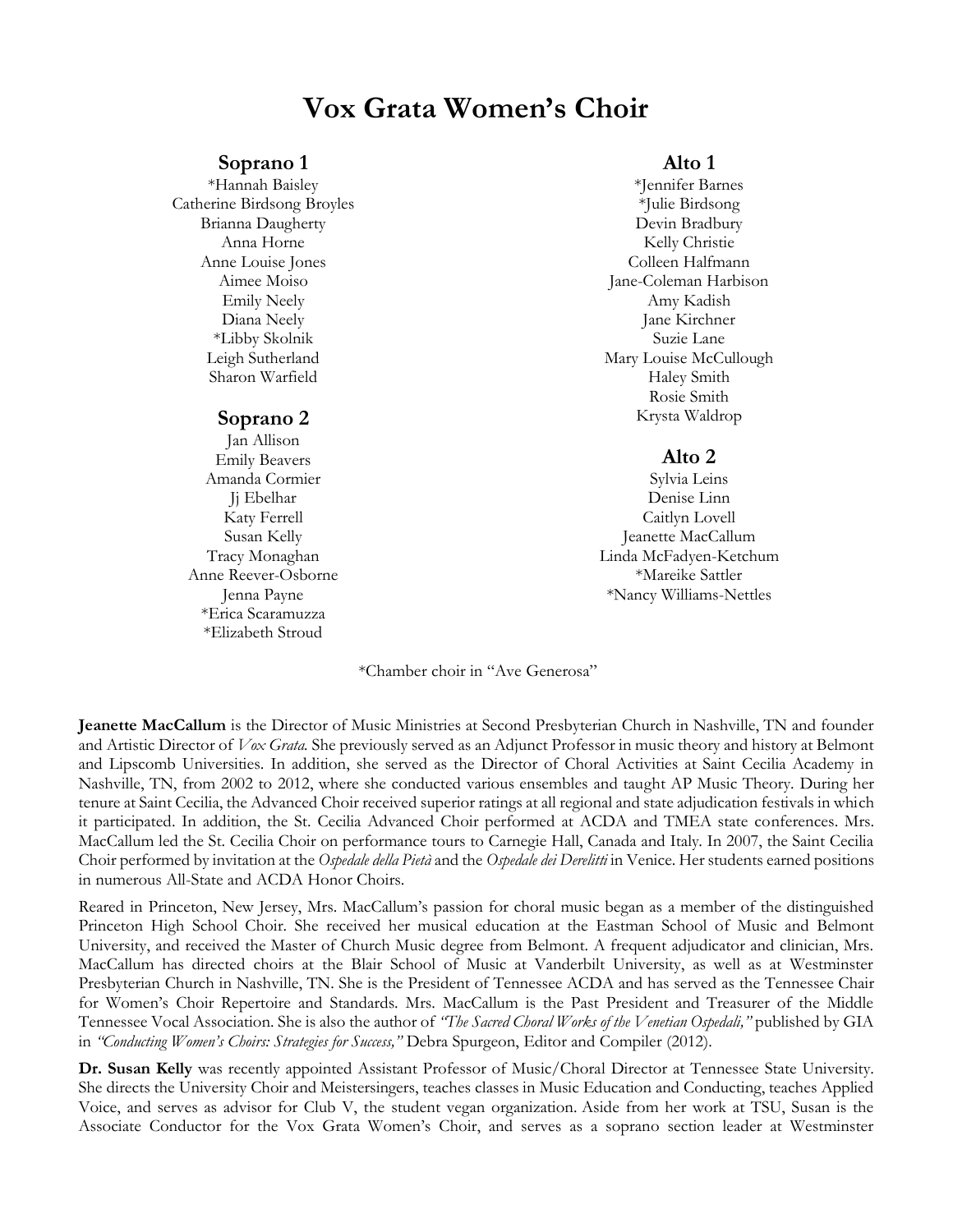Presbyterian Church. Additionally, she sings soprano with the Tennessee Chamber Chorus, a professional choir based in East Tennessee and The Cecilia Ensemble, a professional choir based in Augusta, Georgia.

Before coming to Tennessee State University, Dr. Kelly taught at Abington Heights High School in Clarks Summit, Pennsylvania, where she directed the 120-voice Concert Choir, the Women's Ensemble, the Men's Ensemble, and served as music director for the musical. She was also the director of the Cantare Choir of The Choral Society of Northeast Pennsylvania, a community high school women's ensemble that performed at both state ACDA and PMEA conferences. She also served as the Director of Music at First Presbyterian Church of Clarks Summit, and sang soprano with The Lyric Consort, an eight-voice vocal ensemble.

Susan holds undergraduate degrees in Music Education and English Education from Wilkes University, a Master of Music degree in Vocal Performance and Choral Conducting from Temple University, and a Doctor of Musical Arts degree in Choral Conducting from the University of South Carolina. Prior to her move to TSU, Susan was active in both PMEA, in which she served as Choral Coordinator of District 9, and ACDA, in which she served as President-Elect Designate of ACDA-PA. Currently she is serving as the President-Elect for ACDA-TN.

**Dr. John W. Semingson** serves as Accompanist for Vox Grata Women's Choir. Since 2001, John has served as the Director of Music Ministries for Westminster Presbyterian Church – Nashville, where he oversees a multi-faceted music program of nine choirs involving over 200 children, youth, and adults. John holds the Doctor of Musical Arts degree in choral conducting, the Master of Church Music in both conducting and organ, and the Bachelor of Music in organ performance. He has conducted and/or served as an accompanist for church, community, and university choirs in Illinois, New Jersey, North Carolina, and Tennessee over the past 30 years.

## **Mission of Vox Grata**

Vox Grata is comprised of joyful women who, out of gratitude for the fullness of their own lives, possess a desire to sing together for the benefit of others. The group performs repertoire that expresses a uniquely feminine spirit, especially works that promote the best interests of women in society. Vox Grata sings concert programs that directly benefit the needs of women in the Nashville community. Vox Grata is a 501(c)(3) nonprofit, tax-exempt organization.

To be added to our mailing list, for information about supporting Vox Grata or to find out about auditions and upcoming events, please visit our website at [www.voxgrata.com,](http://www.voxgrata.com/) or visit our Facebook page at [https://www.facebook.com/VoxGrata.](https://www.facebook.com/VoxGrata)

100% of the contributions received at this program will benefit The Mary Parrish Center whose mission is to provide a therapeutic transitional housing program and a myriad of loving, comprehensive services that enable survivors of domestic and sexual violence to heal from their abuse, reclaim their autonomy, and reawaken their hopes and dreams. All donations to The Mary Parrish Center are tax-deductible.

## **Special Thanks**

**Vox Grata Board of Directors** – St. Clair Blue, Karen Weir, Sylvia Leins, Susan Hassell, Laurie Cooper, Jennie Renwick, Jane Kirchner, Linda Koon, Jane Ferrell, Vicky Tarleton, Doug MacCallum, Jeanette MacCallum, and Franco Scaramuzza **Kevin Edlin**, audio engineer

**Nolan Huizenga and Joe DeBusk,** AV and sound reinforcement **Ian Petty,** website design **Franco Scaramuzza and threeseventwo creative media,** graphic design **Rev. Dr. Mary Louise McCullough**, Pastor, **Second Presbyterian Church Dr. John Semingson**, Director of Music Ministries, **Westminster Presbyterian Church**

## **Save the Dates**

**Tuesday, February 6, 2018** – Vox Grata with Alias Chamber Ensemble, Ingram Hall, Blair School of Music, 7:30 PM **Thursday, May 10, and Tuesday, May 15, 2018** – Vox Grata presents "A Living Voice: The Diary of Anne Frank" in connection with *Violins of Hope* concert series at The Temple (May 10) and Ingram Hall, Blair School of Music (May 15)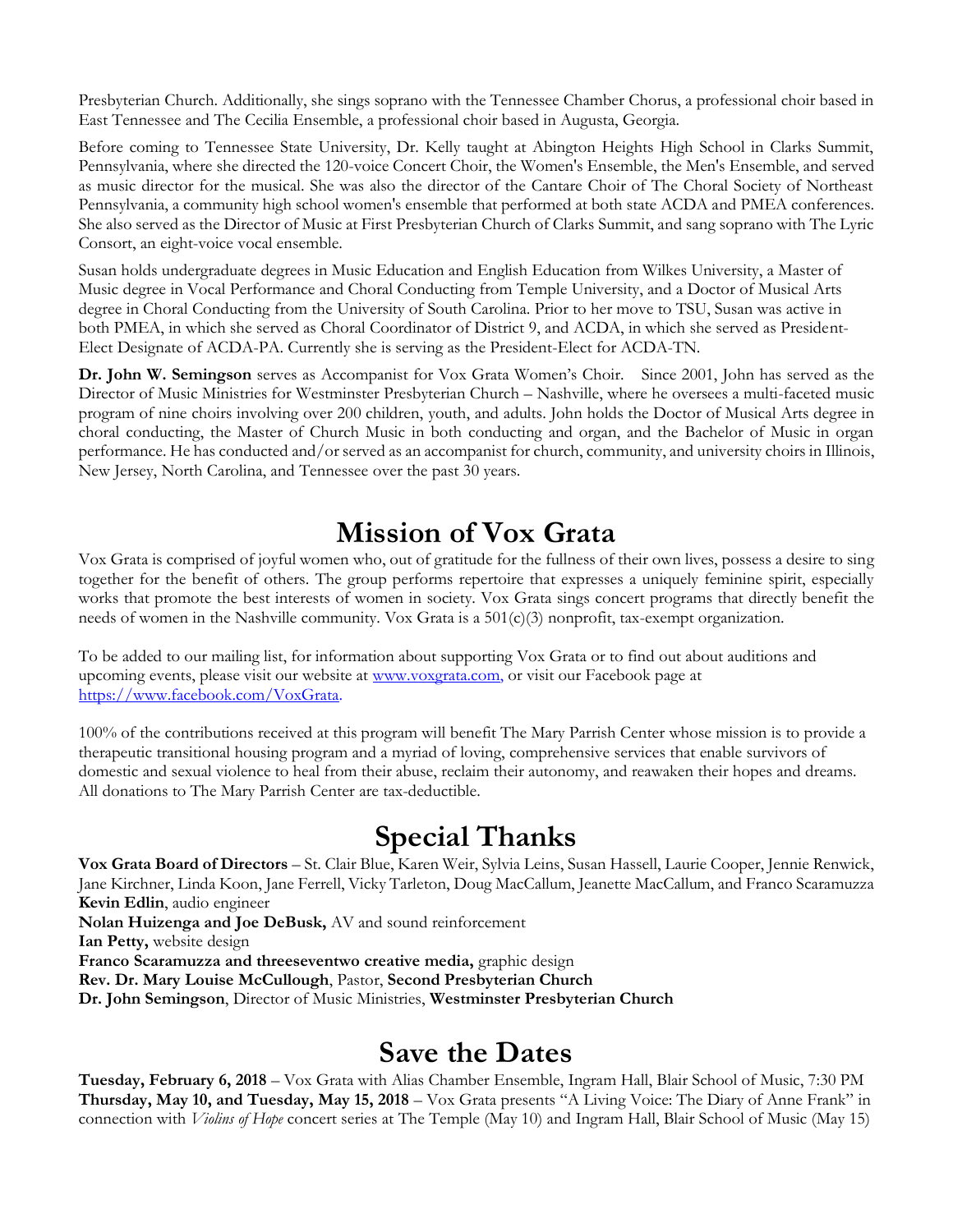## **Texts and Translations**

## **Moon Goddess**

O my lady, on hearing your sound, hills and flatlands bow. O my lady, guardian of all the great essences, you have picked them up and hung them on your hand. You are lofty like Heaven. Let the world know! You are wide like the earth. Let the world know! You strike everything down in battle. O my lady, on your wings you hack away the land and charge disguised as a charging storm, roar as a roaring storm, thunder and keep thundering, and snort with evil winds. O primary one, moon goddess Inanna of heaven and earth! On your harp of sighs I hear your dirge. O my lady, this song has made you great and exalted you. O my lady, wife of An, I have told your fury!

*(Adapted by composer, based on adaptations by* Aliki *and* Willis Barnstone, *from* William W. Hallo *and* J.J.A. van Dijk, *The Exaltation of Inanna* (New Haven: Yale University Press, 1968)

## **Ave Generosa**

Hail, girl of a noble house, shimmering and unpolluted, you pupil in the eye of chastity, you essence of sanctity, which was pleasing to God.

## **O Antiqui Sancti**

O ancient holy ones, why do you marvel at us? The Word of God gleams brightly within the human form, and therefore, we shine with him, enhancing the parts of his beautiful body.

## **Sing, Wearing the Sky**

Meditate, within eternity. Don't stay in the mind. The soul, like the moon, is new and always new again. Since I scoured my mind and my body, I too, Lalla, am new, each moment new. My teacher told me to "live in the soul" – when that was so, I began to go naked and dance! Dance, Lalla, with nothing on but air! Sing, Lalla, wearing the sky! Look at this glowing day! What clothes could be more beautiful, or more sacred?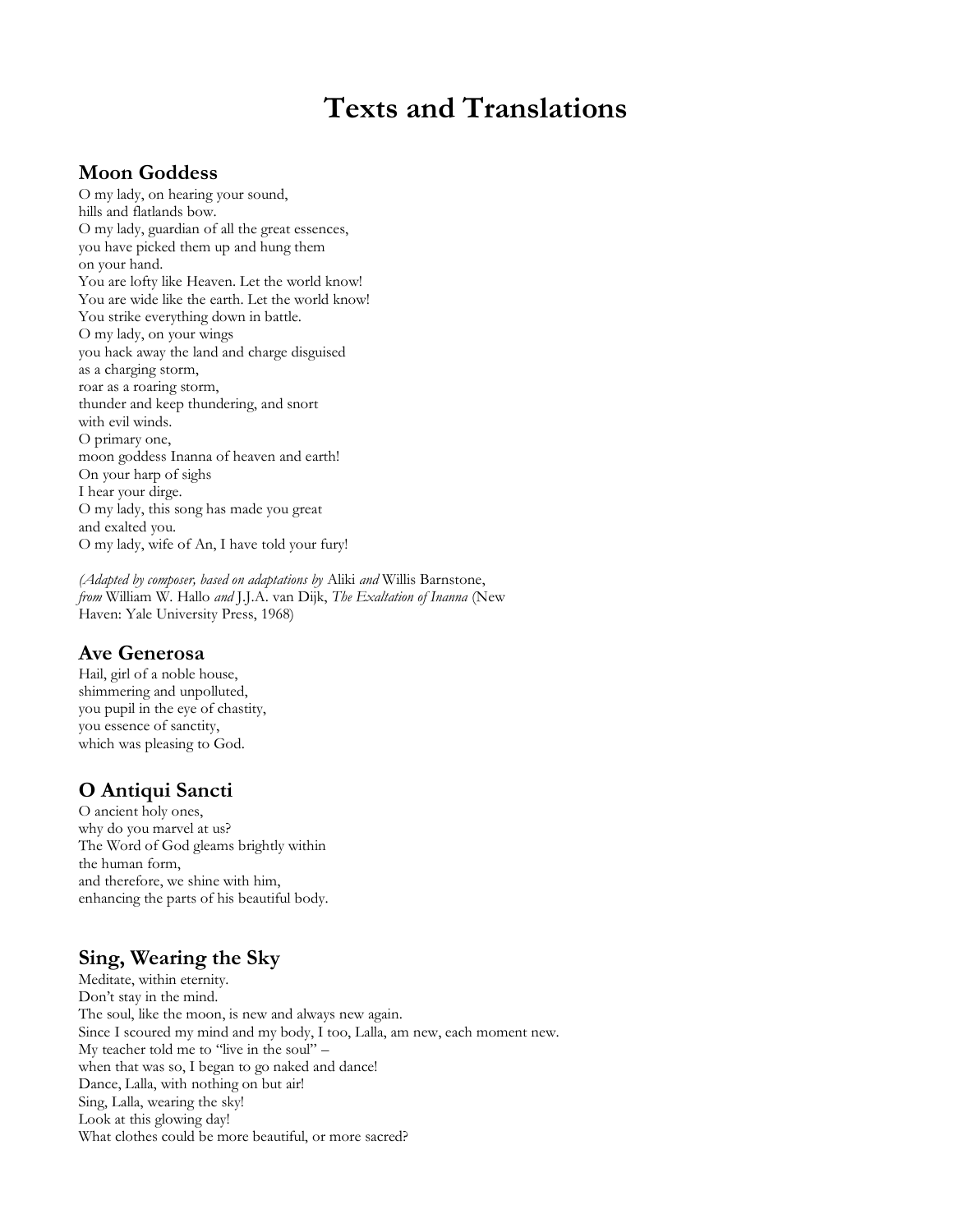## **Illuminations of Julian of Norwich**

All shall be well, and all manner of thing shall be well. It behoved that there should be sin. And for Love He made humankind, and for the same Love would be man. Turning all our blame into endless worship. Alleluia! Mercy is a sweet gracious working in love, mingled with plenteous pity. For mercy worketh in keeping us, and mercy worketh turning to us all things to good. All shall be well, and all manner of thing shall be well.

## **Nada te turbe**

Let nothing disturb you, nothing frighten you, all things are passing. God never changes. Patience obtains all things. Whoever has God lacks nothing. God is enough.

## **I Cannot Hold You**

I cannot hold you and I can't leave you, and sorting the reasons to leave you or hold you, I find an intangible one to love you, and many tangible ones to forgo you. Oh! As you won't change, nor let me forgo you,

I shall give my heart a defense against you, though the other half be ready to adore you. Oh!

Then, if our love, by loving flourish, let it not in endless feuding perish! Let us speak no more in jealousy and suspicion! Oh! He offers no part, who would all receive

so know that when it is your intention, mine shall be to make believe. Oh!

I cannot hold you! I cannot leave you!

## **A Canticle of Blessing**

May today there be peace within. May you trust God that you are where you are meant to be. May you not forget the infinite possibilities that are born of faith. May you use those gifts that you have received, and pass on the love that has been given to you. May you be content knowing you are a child of God. Let this presence settle into your bones, and allow your soul the freedom to sing, dance, praise and love. It is there for each and every one of us. Alleluia!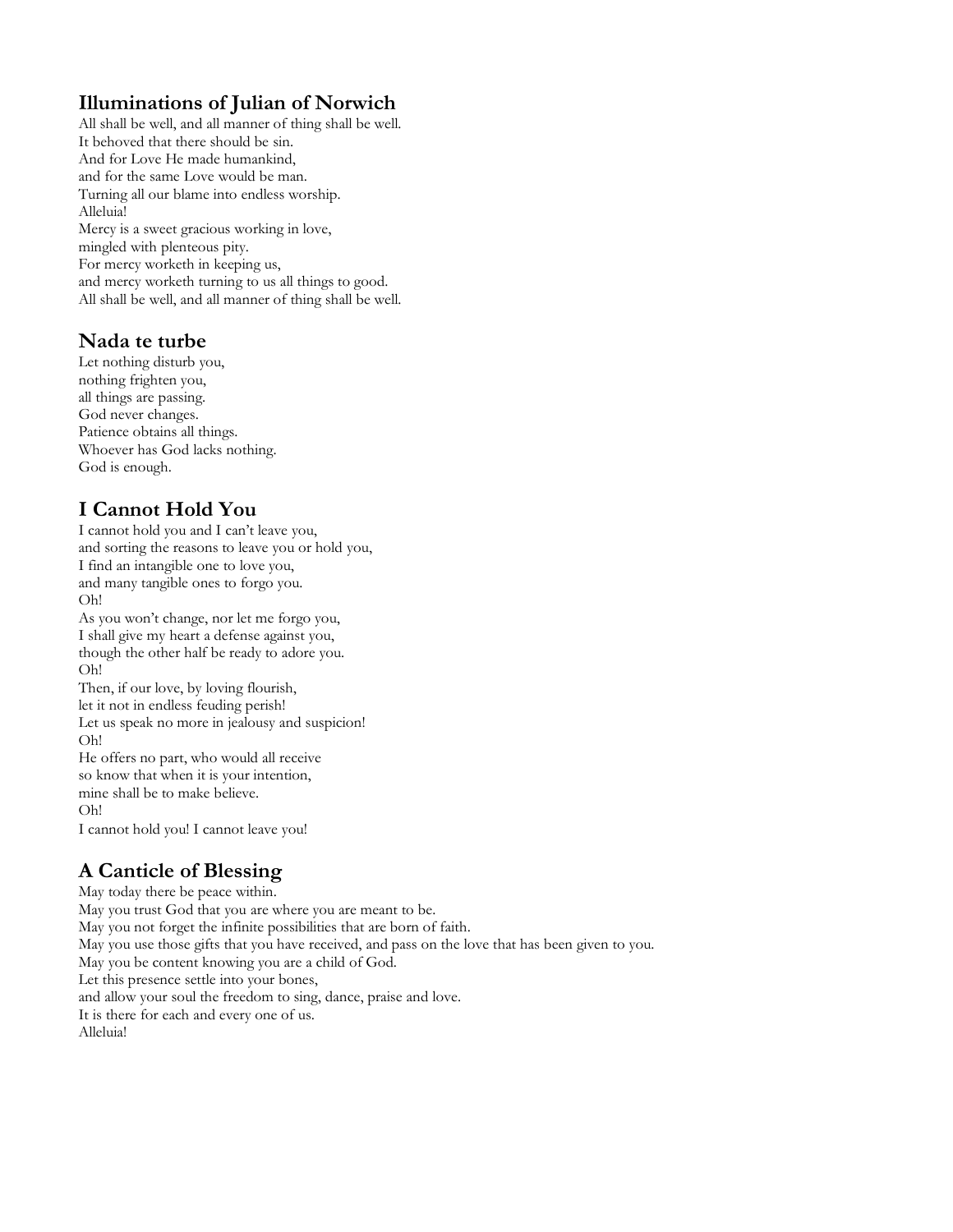## **Program Notes**

### **Moon Goddess Jocelyn Hagen**

Enheduanna (born *c*. 2300 BC) was a moon priestess, the daughter of King Sargon of Agade, who reigned over the world's first empire, extending from the Mediterranean to Persia. Sargon is the first important leader to emerge from the half-light of prehistory into the full light of a written record. His daughter, Enheduanna, is the first writer, male or female, in history whose name and work have been preserved. Her personal history survives in highly politicized poems, which in their cosmic vision and ethical outrage recall Isaiah. In her poems to the Sumerian goddess of love Inanna, she speaks to a deity who has descended to earth as an ally, as a friend to help her in her need. In the poems' sensuality, surprising metaphors and intimacy recall Sappho's poems to her ally Aphrodite.

Composer Jocelyn Hagen (born 1980) composes music that has been described as "dramatic and deeply moving" (Star Tribune, Minneapolis/St. Paul). Much of her compositional output is for voice—solo, chamber and choral. An accomplished pianist and accompanist, Hagen holds degrees in Theory, Composition and Vocal Music Education from St. Olaf College and the University of Minnesota. This piece was commissioned in 2011 by a large consortium of women's choirs through the American Choral Directors Association.

### **Ave Generosa** Ola Gjeilo

Hildegard of Bingen (born 1098) was a German writer, composer, Christian mystic and abbess of the Benedictine order. She was named a Doctor of the Church by Pope Benedict XVI in 2012. Hildegard is often credited as the first important female composer in music history. Her poetry and melody reveal imagination and genius in expression. Her plainchant melodies, inspired by her daily singing of the Divine Office, are characterized by wide vocal ranges, large leaps and dramatic flourishes. She composed antiphons, responsories, sequences and hymns for monastic use. She is also credited for writing the first musical drama, "The Ritual of the Virtues." She believed music to be the highest form of praise to God.

Ola Gjeilo (born in 1978 in Norway) moved to the United States in 2001 to begin his composition studies at the Juilliard School in New York City, where he currently resides and composes full-time. Gjeilo is one of the most frequently performed composers in the choral world. His choral works have been widely recorded by the Choir of Royal Holloway, Voces8, the Phoenix Chorale, Tenebrae and many others. His music is described as cinematic and evocative, characterized by thick harmonies and rich textures recalling film scores.

Hildegard von Bingen's *Ordo Virtutum (Play of the Virtues)* is possibly the first sacred musical morality play ever written (*c*. 1151). The plot is quite basic – Anima (Soul), the main character, finds herself in a cosmic tug-of-war between the Virtues and the Devil, and the forces of good eventually triumph in the end.

The Prophets and Patriarchs open the play by raising the question, "Who are these, who seem like clouds?" *O Antiqui Sancti* is the chorus that the Virtues boldly sing in response.

Michael Engelhardt (born 1974) has made it his mission to compose music that appeals to the common listener. He frequently combines historical choral material with elements of pop, soul and electronic music to create new (and sometimes daring) sounds. To bring "choir to the people," he founded a social singing movement called Beer Choir in 2014. In this work, Engelhardt retains every note of the original chant melody but radically adapts it through contemporary harmony and groove.

## **Sing, Wearing the Sky** *Jake Runestad Jake Runestad*

Lalla, a 14<sup>th</sup>-century Sufi-mystic poet from the Kashmir region of India, believed strongly in the development of the self while reaching enlightenment. The metaphor of dancing while feeling free or naked exemplifies the beauty of empowerment and selfworth. Commissioned by the American Choral Directors Association of Minnesota and the Minnesota Music Educators Association in 2014/2015, this work uses influences of Classical Indian music and other vocal effects to allow Lalla's message to come to life.

Jake Runestad (born 1986) is an award-winning composer who has received commissions and performances from leading ensembles such as Seraphic Fire, the Netherlands Radio Choir and the Washington National Opera.

## **Illuminations of Julian of Norwich**  Daniel J. Hall

Julian of Norwich (born 1342) is venerated in both Anglican and Lutheran traditions as a deeply devout mystic. It is widely held that her *Revelations of Divine Love* (*c*. 1395) is the first book in the English language written by a woman. The text for this composition is a carefully selected amalgam of four fragments from her revelations. The word "alleluia" does not appear in any of the selected Julian texts, but the composition inspired such a response in a culminating passage. The two solos represent celestial messengers, reminiscent of the duo seraphim (two angels) calling to one another as set by master composers Victoria and Monteverdi.

## **O Antiqui Sancti O Antiqui Sancti O Antiqui Sancti Michael Engelhardt**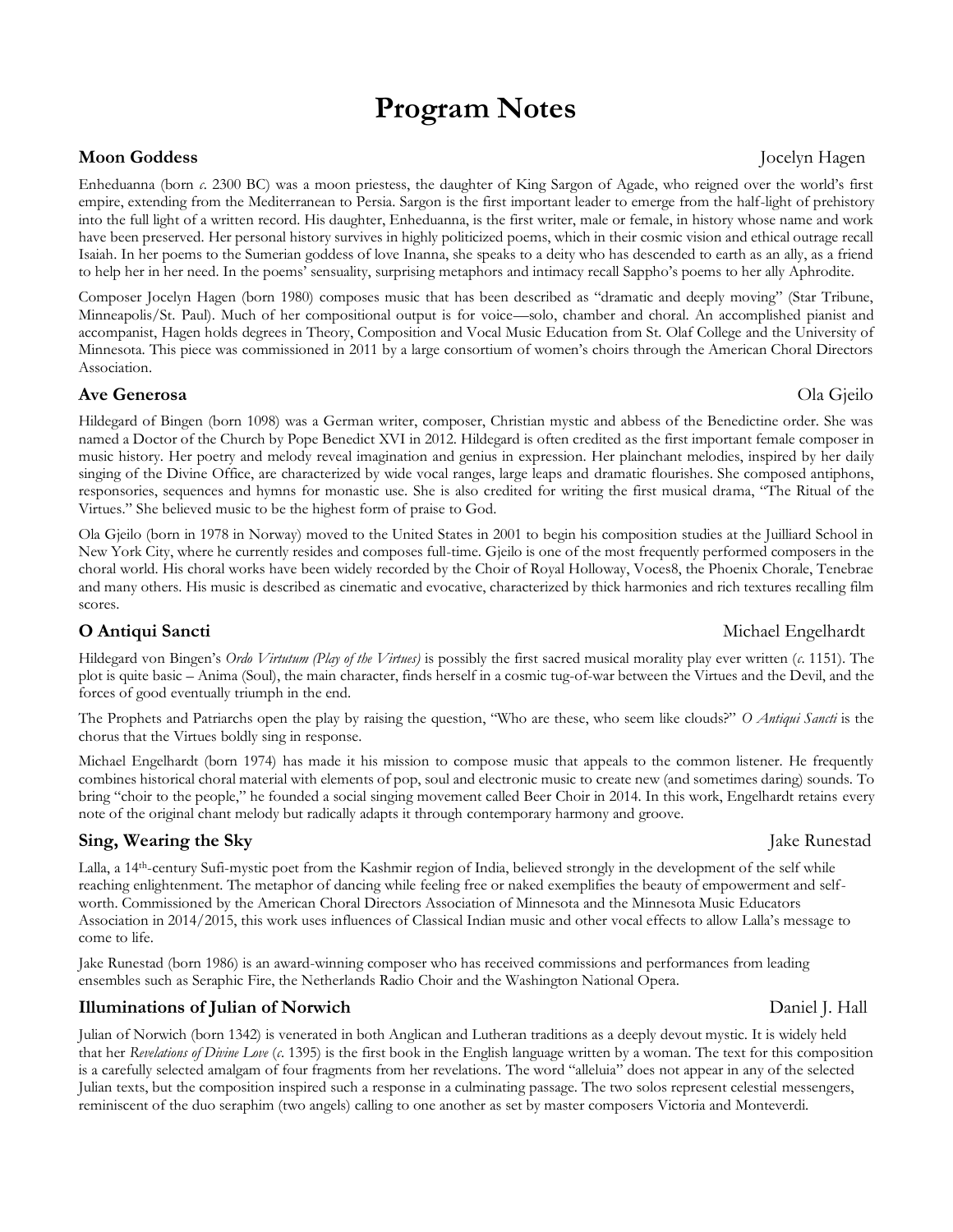Composer Daniel J. Hall (born 1971) is Director of Choral Activities at Ohio University. His compositions have been featured in venues such as Carnegie Hall and Lincoln Center and his choral works have been performed at conventions and festivals throughout the United States.

### **Nada te turbe** Joan Szymko

Saint Teresa of Ávila (born 1515) was a Spanish nun and one of the great mystics of the Roman Catholic Church who founded the Carmelite Reform. In 1970 she was the first woman to be elevated to doctor of the church by Pope Paul VI.

Joan Szymko (born 1957) is a composer and choral conductor in the Pacific Northwest. Her choral music is characterized by abundant lyricism, rhythmic intensity and vigorous attention to text. Especially noteworthy is her significant contribution to the body of literature for women's voices.

## **I Cannot Hold You** Dana Wilson

Juana Inés de la Cruz (born 1651) was a self-taught philosopher, poet and composer of the Hieronymite order. Living in Mexico, she wrote poetry and prose dealing with such topics as love, feminism and religion. Ultimately, her criticism of the hypocrisy of men led to her condemnation by the Bishop of Puebla and most of her writings were confiscated. The poem which inspired this composition is translated from Spanish and describes a tormented woman who loves a man she knows is no good for her.

The compositions of Dana Wilson, Composer Emeritus at the Ithaca College School of Music have been performed throughout the United States, Europe and East Asia. His commissions have been performed by such diverse ensembles as the Chicago Chamber Musicians, the Netherlands Wind Ensemble and the Tokyo Kosei Wind Orchestra. *I Cannot Hold You* is the fourth song in a set of songs for women's voices. The use of rapidly alternating major and minor chords portrays the intense ambivalence of the text.

## **A Canticle of Blessing Linda Tutas Haugen**

Saint Thérèse of Lisieux (born 1873) was a French Carmelite nun nicknamed "The Little Flower of Jesus." She serves as a model of sanctity for many Catholics because of the simplicity and practicality of her approach to the spiritual life. *A Canticle of Blessing* is a setting of her well-known prayer, often referred to as "St. Theresa's Prayer."

*A Canticle of Blessing* opens with choral alleluias, evoking a sense of timelessness during which the listener might imagine the life of the young St. Thérèse. As the text unfolds, each statement builds lyrically upon the previous one, moving to the dance-like setting of the last three lines. The solo violin both supports and presents expository material and the use of vibrating handbells or optional Tibetan singing bowls add a universal, meditative and spiritual presence.

Linda Tutas Haugen's music has been critically acclaimed as "music of character and genuine beauty" (Minneapolis Star Tribune). She has written for both instrumental and vocal ensembles and her choral music has been performed throughout the United States, Europe, Asia and Australia.

The San Francisco Girls Chorus commissioned Haugen's tour-de-force "Anne Frank: A Living Voice" in 2004. Vox Grata performed the multi-movement work based upon the *Diary of Anne Frank* at their inaugural concert in 2013 and will present the piece again in conjunction with the Violins of Hope project in May 2018.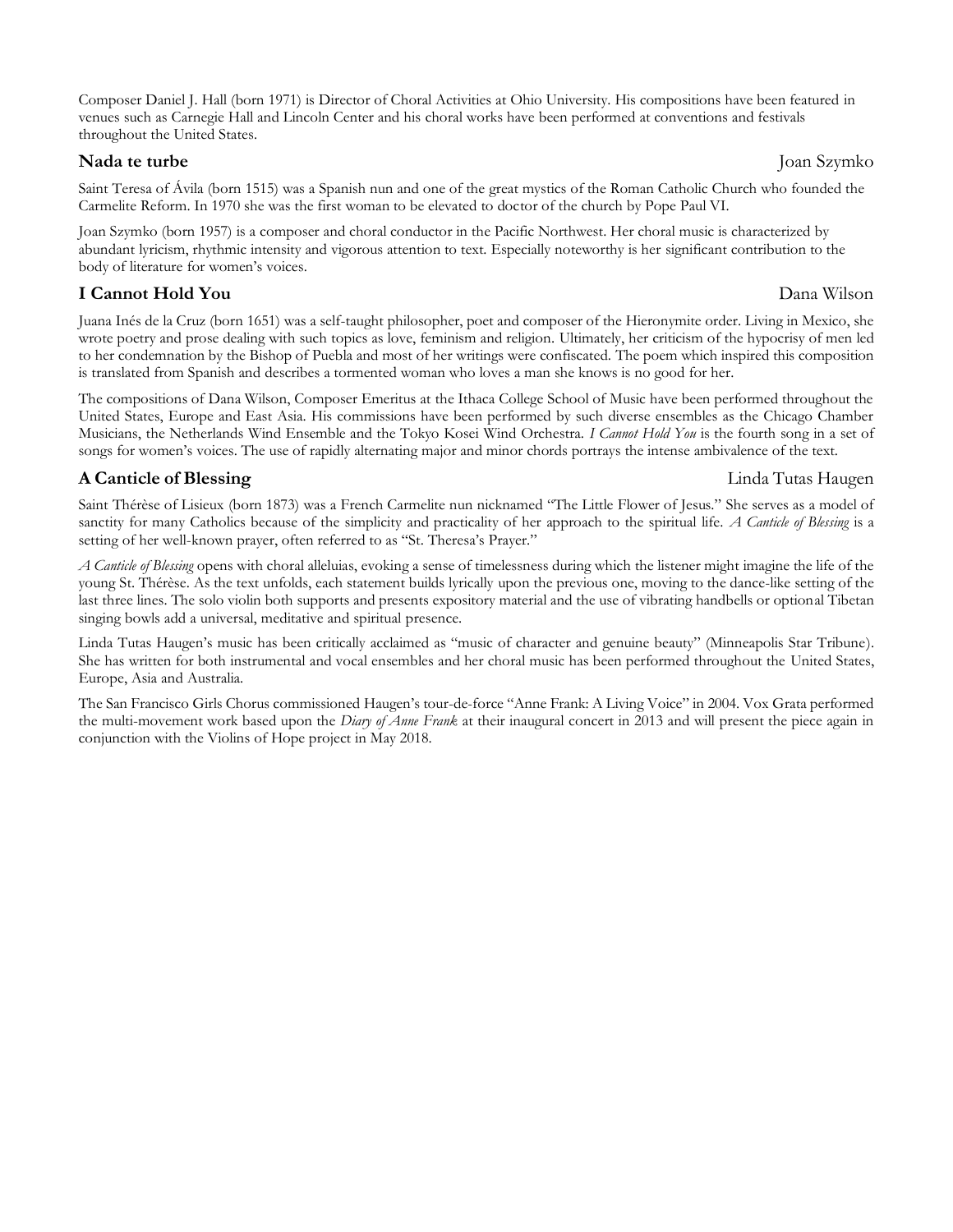**Friends of**  $\mathbf{C}$ 

WOMEN'S CHOIR

#### **Conductor's Circle \$1,000 +** Bill and Kelly Christie Linda Koon Bruce A. LaBar Doug and Jeanette MacCallum **Benefactor's Circle \$500 - \$999** William and Patricia Harbison Nancy and Walk Jones **Platinum Circle \$250 - \$499** Katy Ferrell Susan Hassell Sylvia Leins Monique Muri Mary Louise McCullough and Mike Wilson Randy Moore and Cindy Netherton Second Presbyterian Church Choir **Gold Circle \$100 - \$249** Anonymous (2) Janet Allison Clark and Carolyn Baker George and St. Clair Blue Carol Callaway-Lane Martha Bess Dewitt Mr. Robert Early Jane and Mike Ferrell Patricia Fredericksen Kathy McCartney Mary Rose Smith John Springer The Community Foundation of Middle Tennessee **Silver Circle \$50 - \$99** Anonymous (2) Orlando Andrews Julie Birdsong Cherrie Farnette Rogene R. Howard Jocelyn and Jonathan Kasper Frances Bailey Linley Perry A. Macdonald Diana Neely Gayle Ray Margaret Sharpton Mr. and Mrs. Chip and Becky Smith **Bronze Circle \$1 - \$49** Anonymous (3) Linda Anderson Carol Ann Baily Laurie S. Cooper Alan Fey Jane-Coleman Harbison Ronnie S. Apter and Mark Herman Lynda Ernst Vanessa Jackson Lynda Miller Mr. and Mrs. Luke Terwilliger Roger M. Wiesmeyer Diane Wycoff

Based upon gifts received June 1, 2016 through present